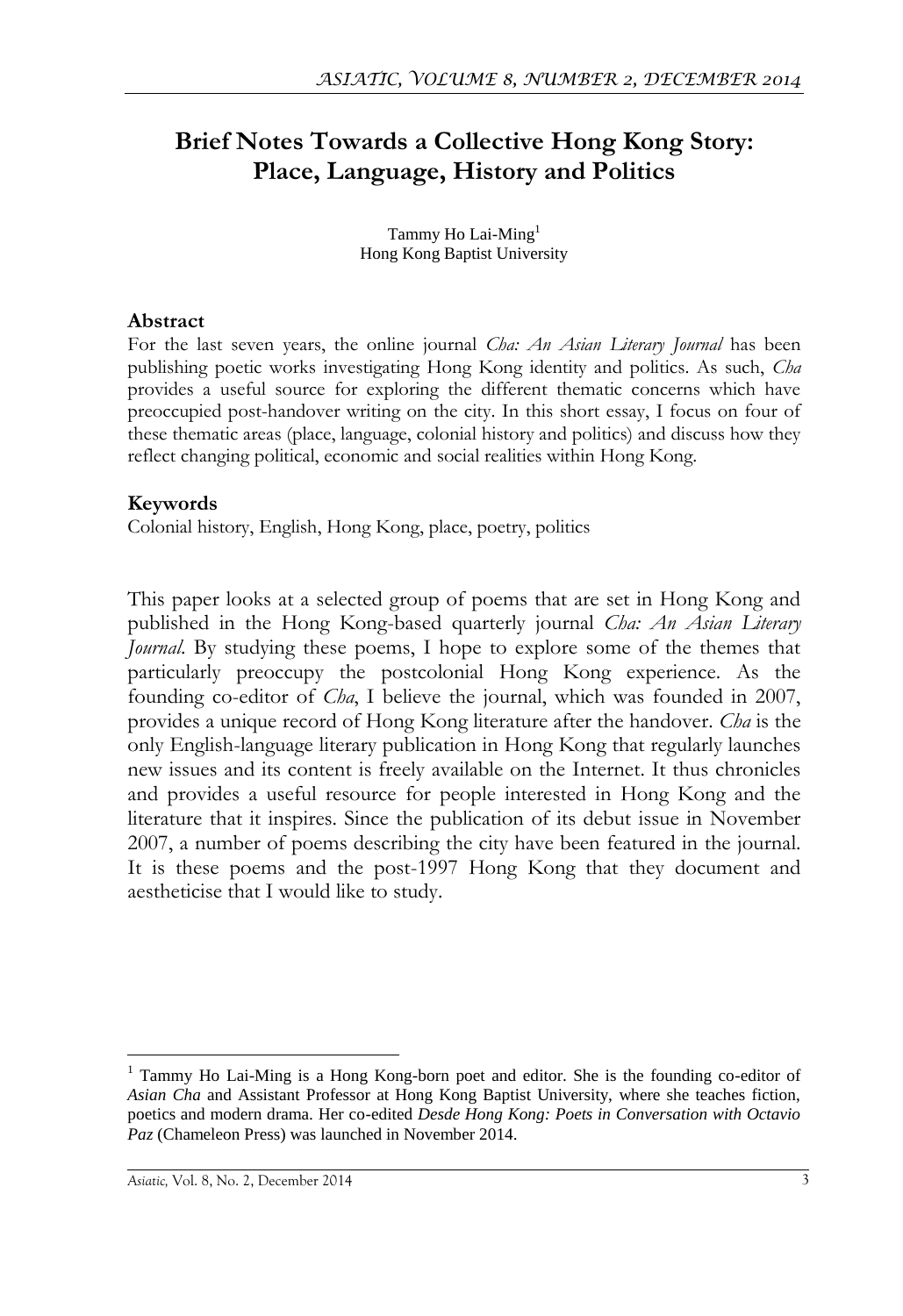**Place**

like future chapters of Hong Kong, its ferries at Victoria Harbour waiting to happen —from Eddie Tay's "White Pages" (*Cha*, issue 12)

A city is often remembered by its places, spaces and unique man-made structures. Hong Kong is no exception. A street may take centre stage in a poem, such as Reid Mitchell's "54 Leighton Street":

#### **54 Leighton Street**

I open my window to better hear the rain below me pedestrians under umbrellas float bright blossoms on a stream some signs I cannot read (*Cha*, issue 1)

The opposition of the singular "I" against the plural "pedestrians" emphasises the alienation that the individual can sometimes feel in a busy city. The persona in Mitchell's poem is seemingly alone in his quiet room. He wants to hear the sound of the tropical rain and, opening the window to connect to the outside world, he is rewarded with the surreal sight of faceless people "floating" beneath the colourful blossoms of umbrellas. He also sees signs written in a language that he can't read. It is probably traditional Chinese, a form of writing that still dominates the city, although its influence may be waning due to the increasing use of simplified Chinese by local and Mainland residents.

―54 Leighton Street‖ expresses a meditative moment of a foreigner. The street is personalised: the sound of the rain, the sight of the umbrellas and the incomprehensibility of the exotic signs are filtered through the persona's acute first person perspective. Another poem by Mitchell, "Hiring Mourners in Wan Chai," on the other hand, relies on the reader's knowledge that the area is considered to be the red light district of the city.

### **Hiring Mourners in Wan Chai**

I hired a whore the night my father died gather ye mourners where ye may and friendless I left myself by faring so far a Thai woman with a Chinese face lay in my bed till day I sat at this desk, drank whisky, and cried

Despite the poem's setting, the "mourners" of the title suggests that the poem is not about carnal gratification. The opening lines contain both a Western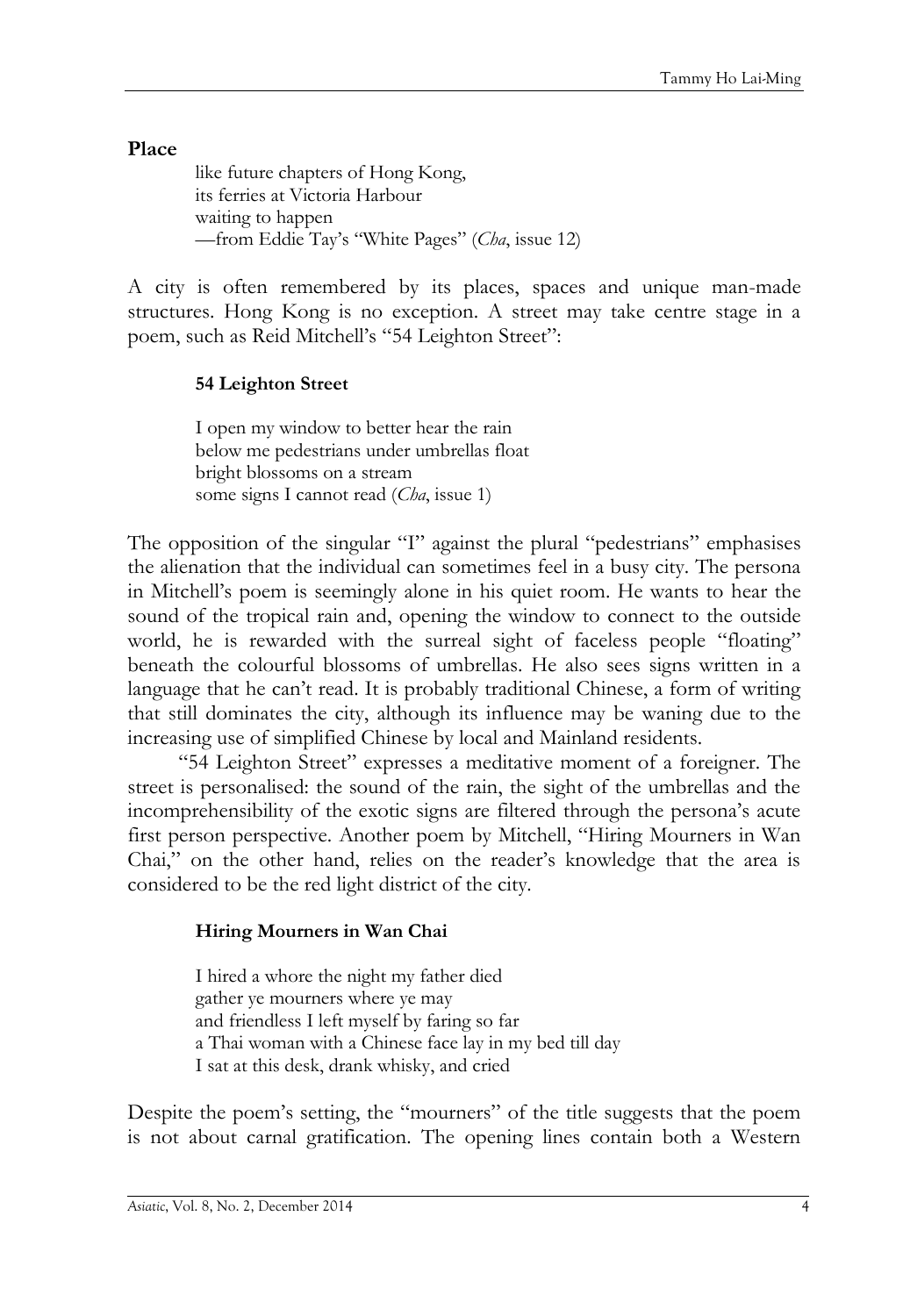literary allusion and a reference to Chinese culture: "I hired a whore the night my father died/ gather ye mourners where ye may." The reference to the first line of Robert Herrick's poem "To the Virgins, to Make Much of Time," "Gather ye rosebuds while ye may," will be familiar to most people, even if they don't know the source. While Herrick's poem urges the "virgins" in the title to live life to the fullest as one day they will die, Mitchell's persona gives the line a melancholy twist by using it to describe the end that the earlier poem warned against. Instead of gathering rosebuds, the speaker urges the reader to "gather ye mourners where ye may," a reference to the Chinese practice of hiring mourners for funerals. There is a shift in the construction of the line from "while" in Herrick's poem to "where" in Mitchell's. The poet is perhaps suggesting not so much that one seize the day but that the place has seized the day. Thus, the only available mourner for the persona in Wan Chai that evening is a sex worker.

Both "54 Leighton Street" and "Hiring Mourners in Wan Chai" are narrated by a foreigner, whose presence points to the city's continuing cosmopolitan make-up after the handover. But other works in the journal capture the experiences of local residents. In Elbert S.P. Lee's "Ginger Flower Woman" (*Cha*, issue 1), for example, the persona describes what he encounters in Wah Fu Market:

### **Ginger Flower Woman**

Slaughtered chickens hung by their nostrils, already skinned…. raw fish lay with stretched-out bellies… I and these desolate beings, we exchanged glances, each contemplated the other's karma.

In this tamed entanglement of life and death, of need and sacrifice, a woman passed by… she bought a stem of ginger flower, to decorate her humble steel and concrete home.

*(November 29, 1997; Wah Fu Market)*

The persona exchanges glances with slaughtered chickens and gutted fish in the market. This is certainly an unpleasant sight reminding the reader of the final destination of all living creatures. In this market that is full of dead or otherwise trapped bodies, the persona is drawn finally to a passing woman who has just bought "a stem of ginger flower." The persona speculates, rather assertively, that the woman, whose age is indeterminate and thus can be both old or young and represent women of all ages, will use the flower stem to brighten her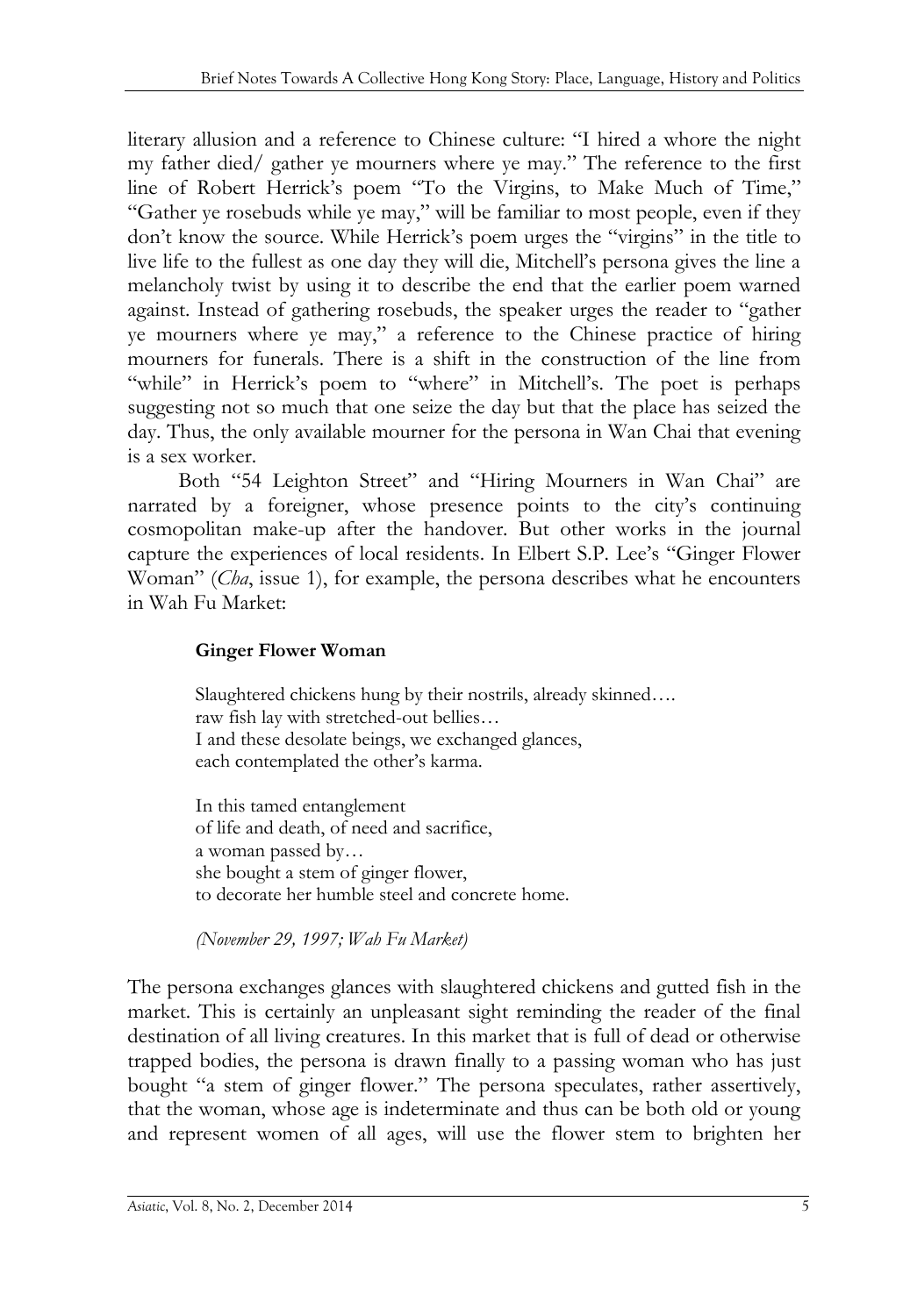"humble" home. The last line of the poem is simultaneously sad and optimistic: there is little a tiny flower can do to drastically elevate a modest home, and yet, the persona suggests, one can still find beauty in the smallest things – the plucked flower might give life to an apparently lifeless "steel and concrete home."

But how do people in Hong Kong collectively navigate the city outside its locked rooms, locked homes? At one point in Eddie Tay's "Notes for a Minor Photography (Hong Kong Delirium)," we are taken to the streets:

### *from* **Notes for a Minor Photography (Hong Kong Delirium)**

Anyway, how does one think on the streets of Hong Kong?

With enchantment of skyscrapers.

With a law of crossing streets.

…

I am in a corner, in a spotlight, a footnote beneath billboards and signs. (*Cha*, issue 17)

Hong Kong, according to the persona of Tay's poem, is a web of skyscrapers and crisscrossing streets, crowded both vertically and horizontally. Billboards and signs compete for attention and so immense and numerous are they that the persona feels overwhelmed, reduced to a "footnote": not entirely dispensable in the visually busy narrative of the city, but also not entirely necessary either. These billboards and signs are one of the most recognisable and photogenic features that define the Hong Kong cityscape. They tell us this is an image and text saturated city. Perhaps Hong Kong is so full of texts that the city is inevitably turned into a manuscript to be read, even though some of its writings might only be decipherable to certain portions of the population.

# **Language**

under his breath, translates from Cantonese. *Shirt, pants, undershirt* —from Evelyn A. So's "First Trip to Asia, September 1998. Part 2: Hong Kong" (*Cha*, issue 18)

After 1997, the Hong Kong government implemented the Bilingual Triliterate Policy in schools in the hope of equipping students to read two languages (Chinese and English) and speak three (Cantonese, Mandarin and English).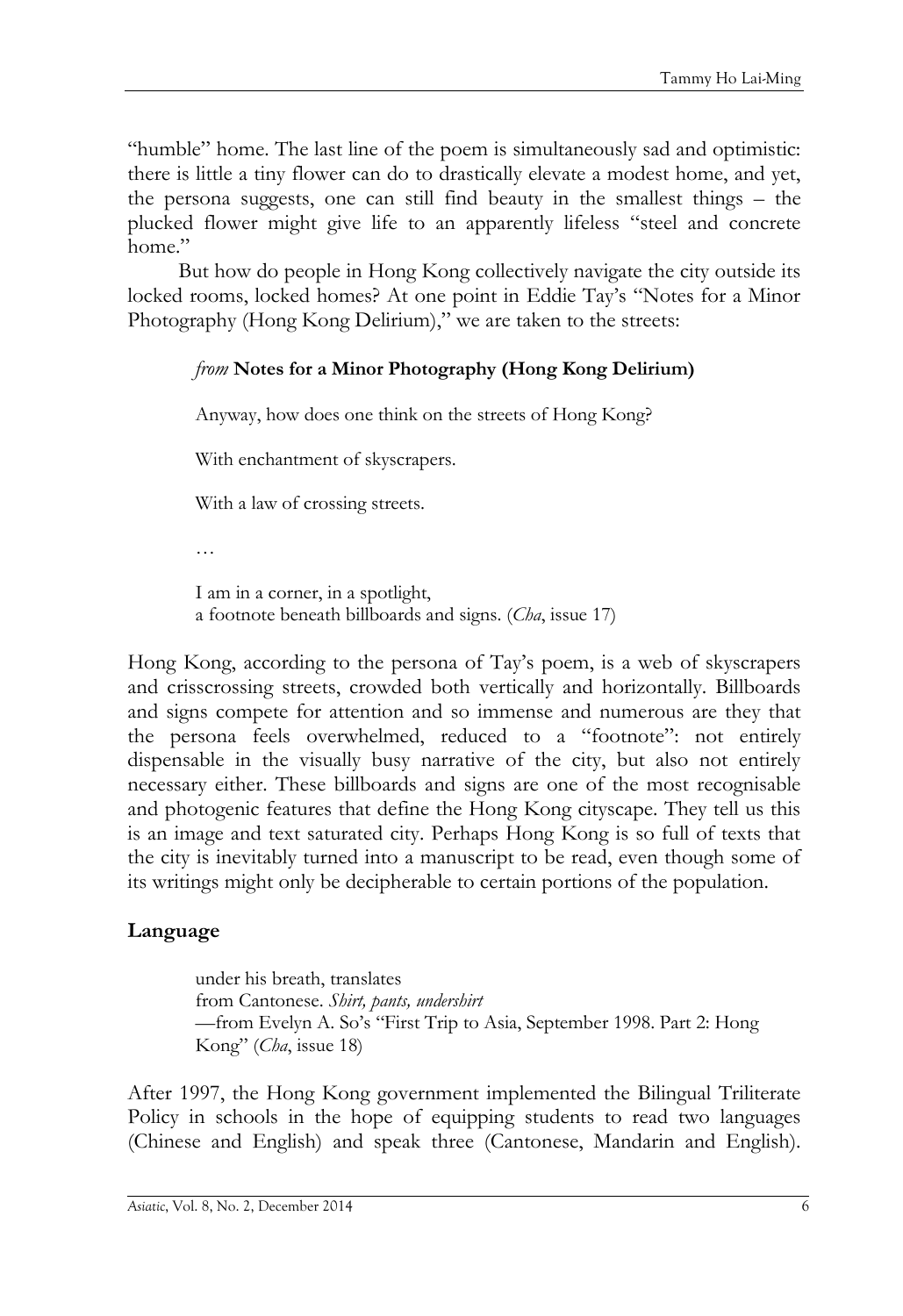While there is an increasing risk that the importance of Cantonese is eroding, it remains the dominant language in the city, at least for now. Cantonese, flexible and vulgarly elegant, provides much of Hong Kong's unique local character.

Louise Ho, for example, in her poem "Incense Tree" is adamant that the English "Hong Kong" fails to capture the authenticity and meaning of the Cantonese original, "Heung Gong," which literally means "Incense Port." Ho first provides the origin of the city's name in the first two stanzas and then in the fourth, she powerfully criticises the inferiority of the English transliteration:

#### *from* **Incense Tree Aquilaria Sinensis**

Incense root incense fruit Incense loading at the port: Groves of incense trees Lined the harbour once At Aberdeen.

Joss sticks, agarwood, potions, scents, Thriving commerce Export trade That once was, Gave "Hong Kong" its name: Incense Port, and its fame.

Truly fragrant truly harbour, But not the Exoticised "fragrant harbour": Incense Port its true name.

Heung not Hong Gong not Kong; In any case Transliteration into English sounds Of monosyllabic tonal Chinese Is alchemy in reverse Changing all that is gold Into dross, loss and mockery. (*Cha*, issue 4)

Ho seems to suggest that the process of Hong Kong's degradation – turning from gold into "dross, loss and mockery" – is symbolised in the usurpation of the city's Cantonese name by its English transliteration in the colonial era. It is not only the Cantonese pronunciation that is lost, but Cantonese identity as well. However, when Ho wrote "Incense Tree" (the poem was published in *Cha* in August 2008), she could not have foreseen the key role that Cantonese would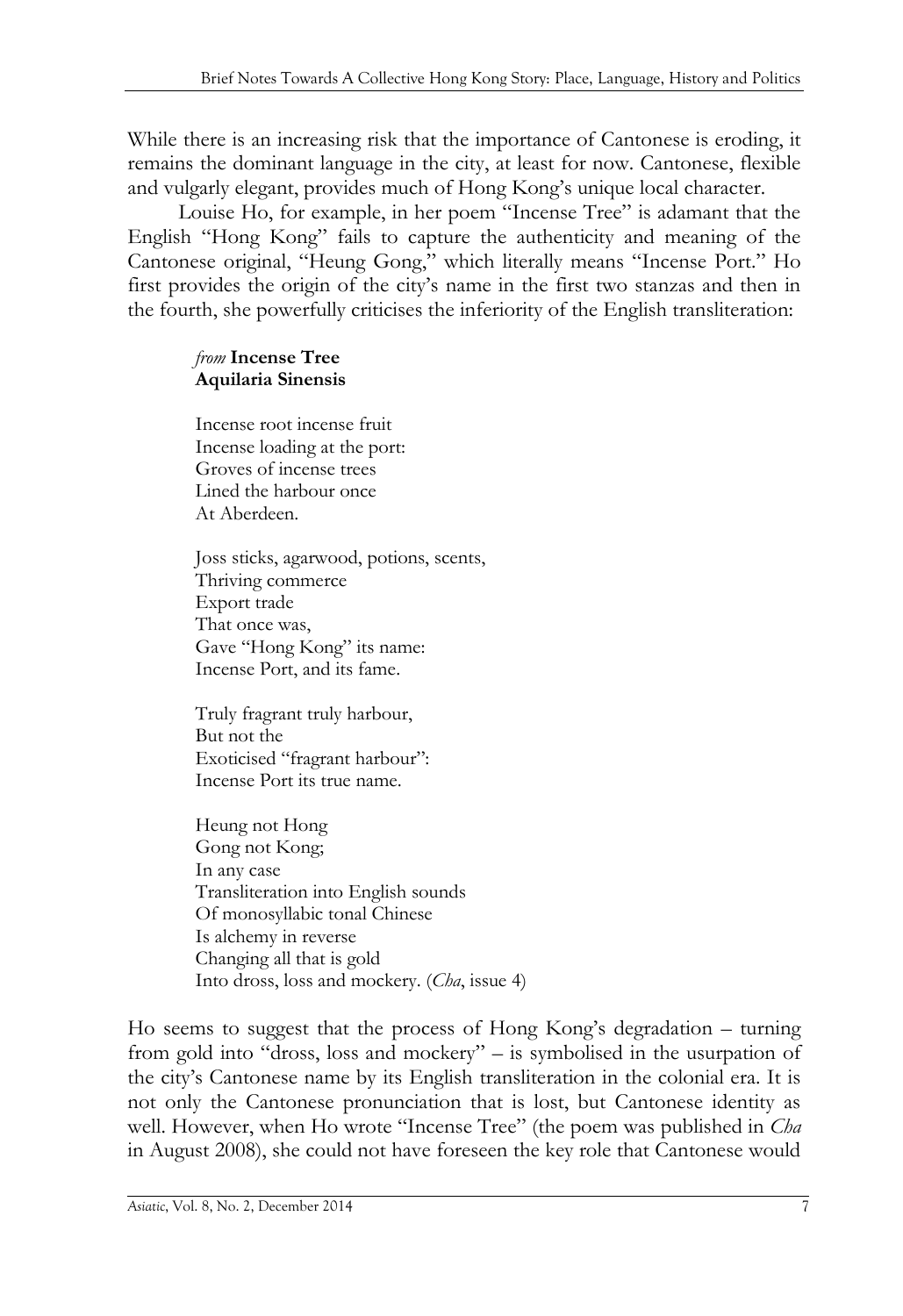play in resisting Beijing's political, ideological and linguistic encroachment. This has been particularly evident in the Umbrella Movement of 2014, a civil disobedience campaign that demands electoral change and full democracy in the city. Jason S Polley's "Constituent Command" makes reference to the important role of Cantonese in the Umbrella Movement:

#### *from* **Constituent Command**

The sound the sound The Cantonese resound

Umbrellas Confronting Interrupting (*Cha*, issue 25)

As we can see in the previous two poems, the linguistic fortune of Cantonese has changed in the post-1997 era. Ho's description speaks to the threat that English posed to the Cantonese language and culture during colonial times, whereas Polley's speaks to the role Cantonese has undertaken in challenging the political and linguistic intrusion of Mainland China.

Cantonese users show communal appreciation towards the expressiveness, adaptability and creativity of the language and indeed, Cantonese contributes to the consolidation of a unique Hong Kong identity. But it should be remembered that Hong Kong is a place where a number of languages can be heard, sometimes all at once. For example, in ―Conversations,‖ Suzanne Hermanoczki describes the interaction of Cantonese, Japanese, Malaysian and English.

#### **Conversations**

people speak in short slow glimpses of phrases– an explanation an negation a laugh *m goy mgoyyyyy* Cantonese. a group of summer tourists shading fans to faces *Kawaiiii* Japanese ‗*Your kopee, Sirrrr*,'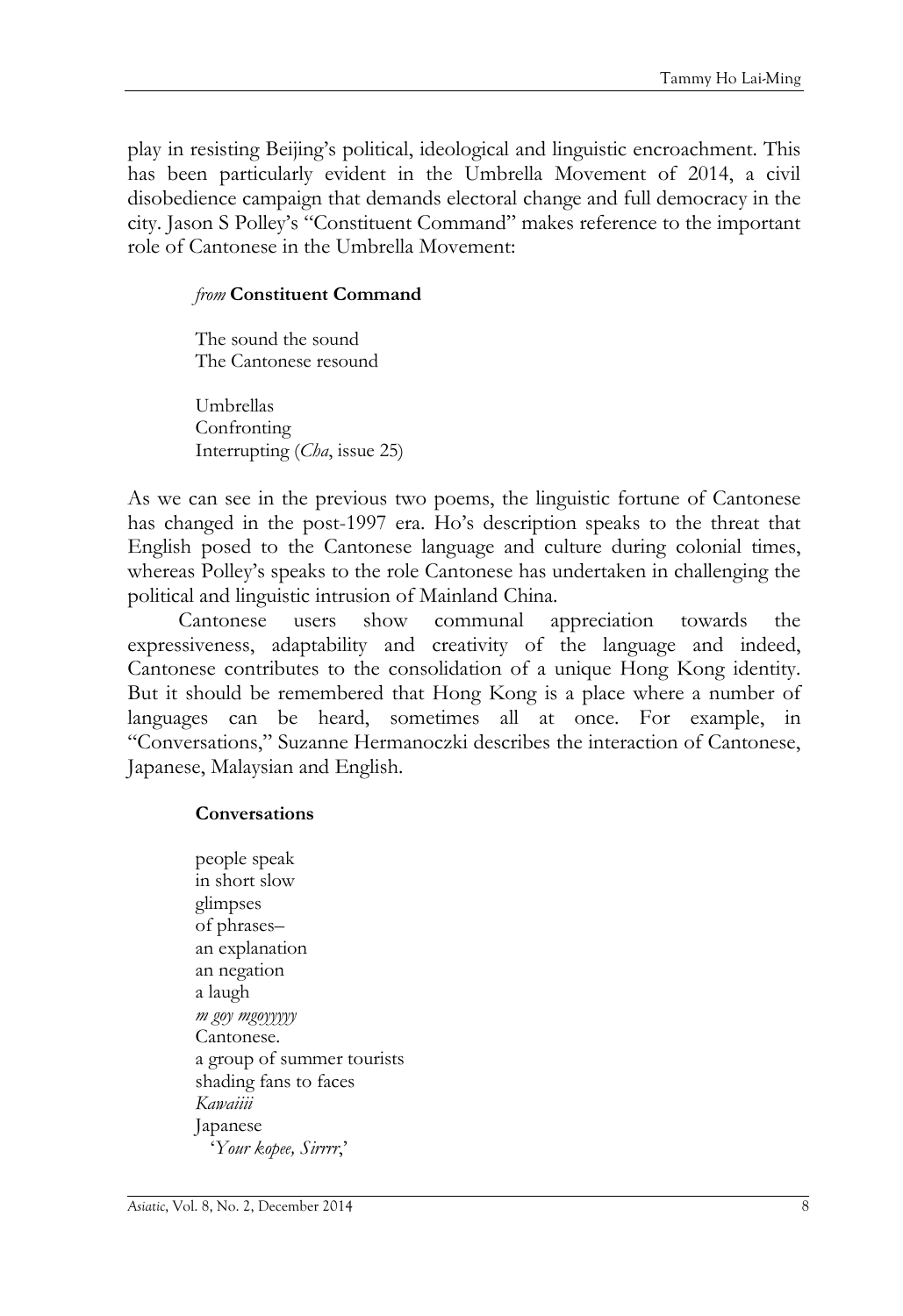Malaysian ‗Thank-you.' Generic White man in suit *bindo ah?*  at 3 o'clock *Mow ah mow ah* she replies with a shake of her head.

The White man takes a sip, while the Cantonese pack up their voices and the Japanese continue on their trip a Philippino comes over to mop up the words that are left on the tables– lost in conversations. (*Cha*, issue 2)

Or, perhaps it is more accurate to say that Hermanoczki's poem portrays the *non*-interaction of the aforementioned languages, as the speakers do not seem to be truly communicating with one another. In Hong Kong, members of different language groups are often imprisoned in their respective linguistic comfort zones, making little effort to learn other languages. The poem captures this situation and portrays a common enough Hong Kong scene where a collection of strangers are thrust together but do not genuinely communicate. The words they utter, to the others' ear, are sometimes mere sounds, empty signifiers. At the end of the poem, we are told that "a Philippino [sic] comes over to mop up/ the words/ that are left/ on the tables—/ lost /in conversations" (note the Filipino is silent, not given any words, perhaps reflecting his or her lower social status). The words that have been expressed have become nothing more than garbage to be swept away, noiselessly.

# **Colonial History**

These balmy March days, we would practice in Victoria Park, stay out most of the morning —from Russell Leong's "Form of Flesh" (*Cha*, issue 1)

Hong Kong is as much defined by its filial connections to China as by its colonial ties with Britain. Hong Kong's colonial history still conditions how the city is perceived both by citizens old enough to remember British rule and by certain visitors. It is therefore unsurprising that some poems published in *Cha* explicitly use Hong Kong's colonial past as a reference point. Michael Gray's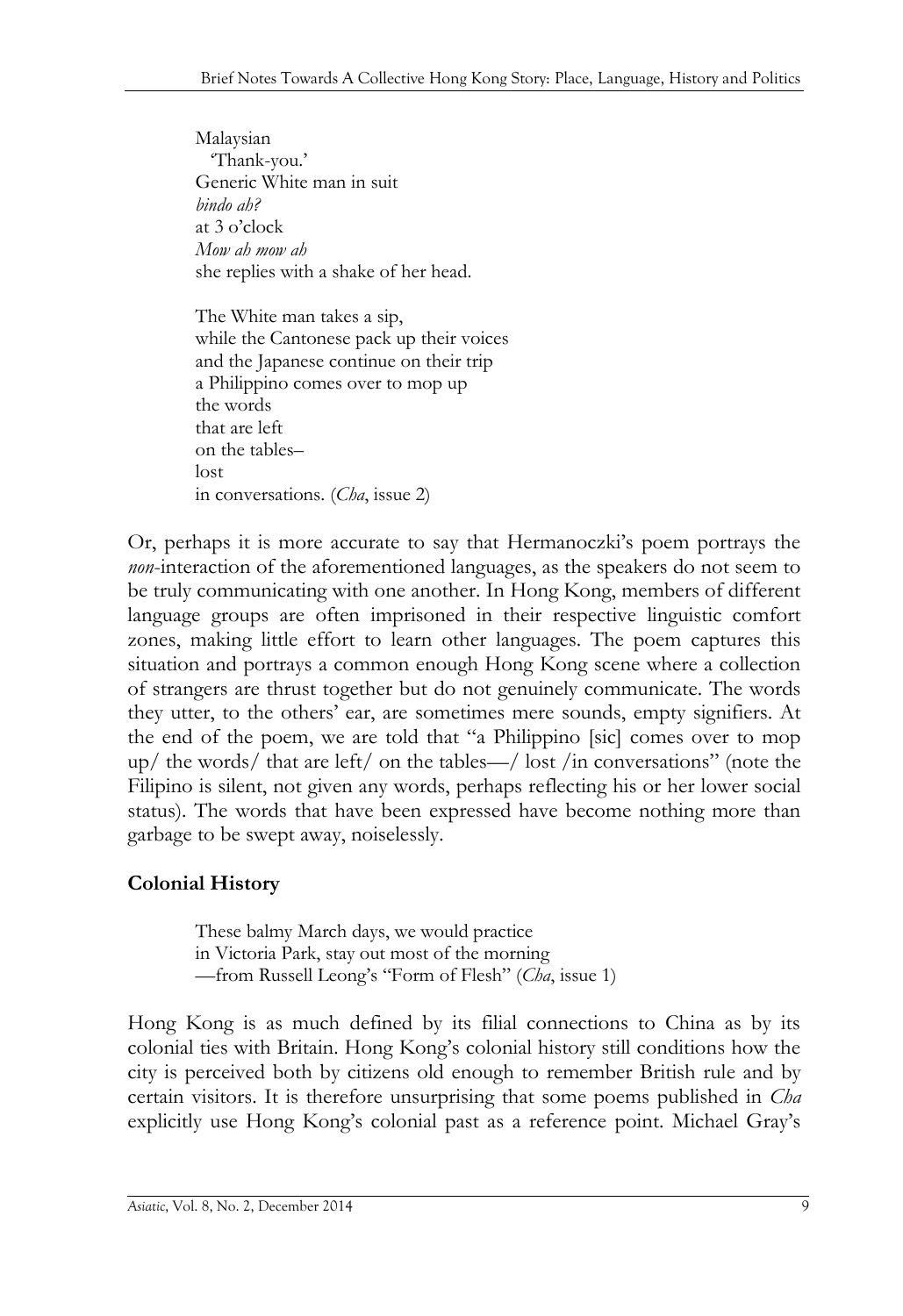"Letter to Queen Victoria from the People of Hong Kong, 2012" is an example:

#### **Letter to Queen Victoria from the People of Hong Kong, 2012**

Another storm. Birds fly like small umbrellas. Typhoon gales break. Trees pull up white tiles and block major roads. And the border's blurring even more these days. Mainlanders reach the end of the East Rail Line (a kind of faster train) and transfer. We catch them, yelling: Leave. The answer: No. Our firm reply: You have the wrong country. Go north. They move across your harbor in boats, or underneath, using our roads. Other foreigners (who look like you), eyes gleaming in Mong Kok's neon, flash cameras at what they now find exotic. SIM cards for our mobile phones (this is how we talk) click. No. They slide in without a sound. At Chungking Mansions, crowds emerge from elevators or rain, exchanging their cash for what we use here: money ridged like Kowloon's hills and housing estates you never imagined on any local map. The smell of curry fills the air, still very fresh. The naan's still warm, wrapped in crumpled foil. And some TVs (what we watch) show people speaking your English, no matter where they're from. (*Cha*, issue 18)

Hong Kong became a British colony during Queen Victoria's reign and the city's harbour and some of its streets and bars still carry her name ("They/ cross your habor in boats"). Gray's poem describes a contemporary Hong Kong that the Queen would not recognise: concrete forests, modern technology. That the "people of Hong Kong" in the poem want to inform the Queen of these changes and what the city has become in 2012 suggests that they still feel some affiliation with her, as though she is a distant, benevolent grandmother. The letter ends with a comment about the Queen's English: more than one hundred years after Victoria's death, people everywhere are still speaking her language, thus demonstrating the powerful influence English continues to have in the city. The overall tone of the poem is gentle, matter-of-fact, patient (especially the explanatory asides in parentheses). For a letter to the Queen, it also feels very conversational and informal and provides a more positive view of the city's colonial past.

Nicholas YB Wong's "Postcolonial Zoology," in comparison, offers a more biting response to the British monarchy, and is perhaps more in the vein of Ho's "Incense Tree" in its view of Hong Kong's history: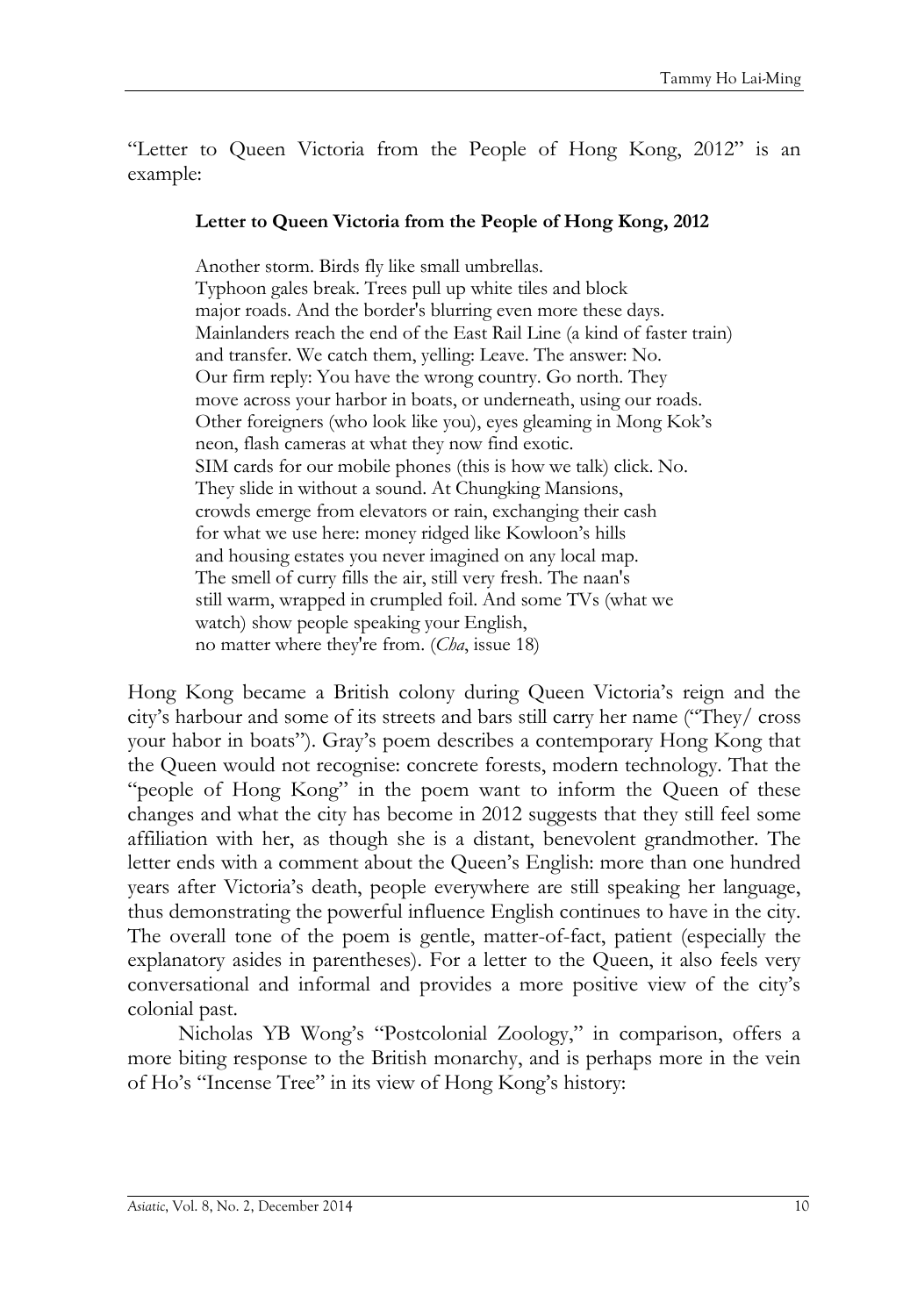#### **Postcolonial Zoology** *1997, Hong Kong, returning to China*

It's not the pedigreed corgis they left at the handover, but the effigy of the Queen on toothed stamps being self-important

in dusted albums. We bolted to banks to trade for new coins. We went to the West, away from communist coxswains, but were whittled

to sculptures called 'second-tier citizens', second to terriers. Our being could start a chapter in zoology: we're inedible

bilingual centaurs spreading swine flu at the turn of century, we're comrades of a blue whale found ashore due to sonic

confusion, caribous on a cruise to Malibu. Even what we remembered migrated to corners invisible in brain scan. In Mandarin Oriental,

India, a TV host devoured British scones and circumscribed cucumber sandwiches on his sun porch that looked over to rice fields.

A butler next to him. He called the experience authentic. So were the bees buzzing in their air, sick of their queen too lazy to move. (*Cha*, issue 19)

Already, in 1997, the people of Hong Kong in Wong's poem are happy to see the back of the Queen (in this case, Queen Elizabeth), eager to turn a new leaf by using "new coins" and forgetting the image of a "self-important" monarch. The speaker in the poem is indignant about the city's colonial history and its outcome: Hong Kong people are turned into "inedible// bilingual centaurs/ spreading swine flu." Monstrous, disease-laden, inhuman. Food items and cultural practices that recall the British Empire are scorned: scones, cucumber sandwiches, butlers. At the end of the poem, the queen bee echoes the Queen on "toothed stamps" in the first stanza. The speaker compares the Hong Kong people to buzzing bees who have grown tired of a queen bee "too lazy to move." This provides a cutting metaphor for how the residents of the city have become fed up with a monarchy that lives off of their efforts but contributes nothing.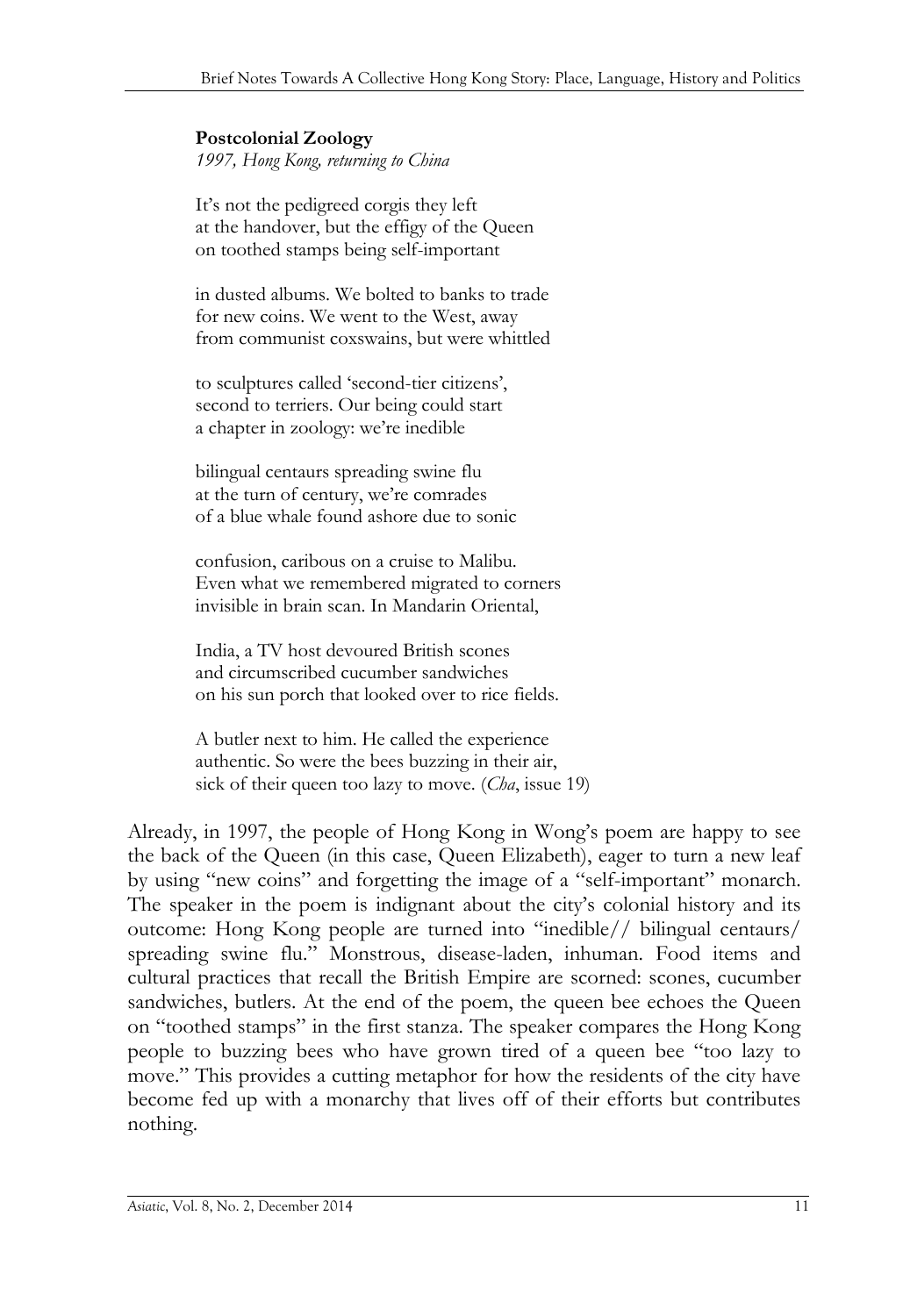# **Politics**

You're Hong Kong born-again, Knowing finally who you are, Subject, not subordinate slain —from Shirley Geok-lin Lim's "Hong Kong in Black Today" (*Cha*, issue 25)

Hong Kong was "returned" to China in 1997 and became "the Hong Kong Special Administrative Region of the People's Republic of China." Part of what makes it "special" is the "One Country, Two Systems" constitutional principle, which dictates that Hong Kong, though part of China (hence "one country"), continues to enjoy a high level of political autonomy and social freedom and maintains its own capitalist economy (hence "two systems"). Despite the promise of "One Country, Two Systems," the Hong Kong government has had a difficult job balancing independence and the growing influence of the Chinese regime. Many Hong Kong people, who yearn for democracy, have consistently demonstrated their discontent through public displays such as marches and protests when they felt that their basic right to political freedom has been challenged.

Louise Ho's "Marching," for example, describes how five hundred thousand Hong Kong people were driven to the streets on 1st July 2003 (the day of an annual public holiday celebrating Hong Kong's return to China) because of the proposed "Article 23 Bill," which required the Hong Kong government to enact laws against sedition, subversion and secession.

### **Marching**

The people flowed, Like so much water between gorges, As they poured through The main arteries of the city.

It is another July the first. Under a scorching sun Hemmed in by towering city blocks They walked. There were placards and banners and drums. People chanted in unison, Alternating between ―One, two, three, Down with Article 23" and ―One, two, three, Down with Tung Chee-hwa". People from upper windows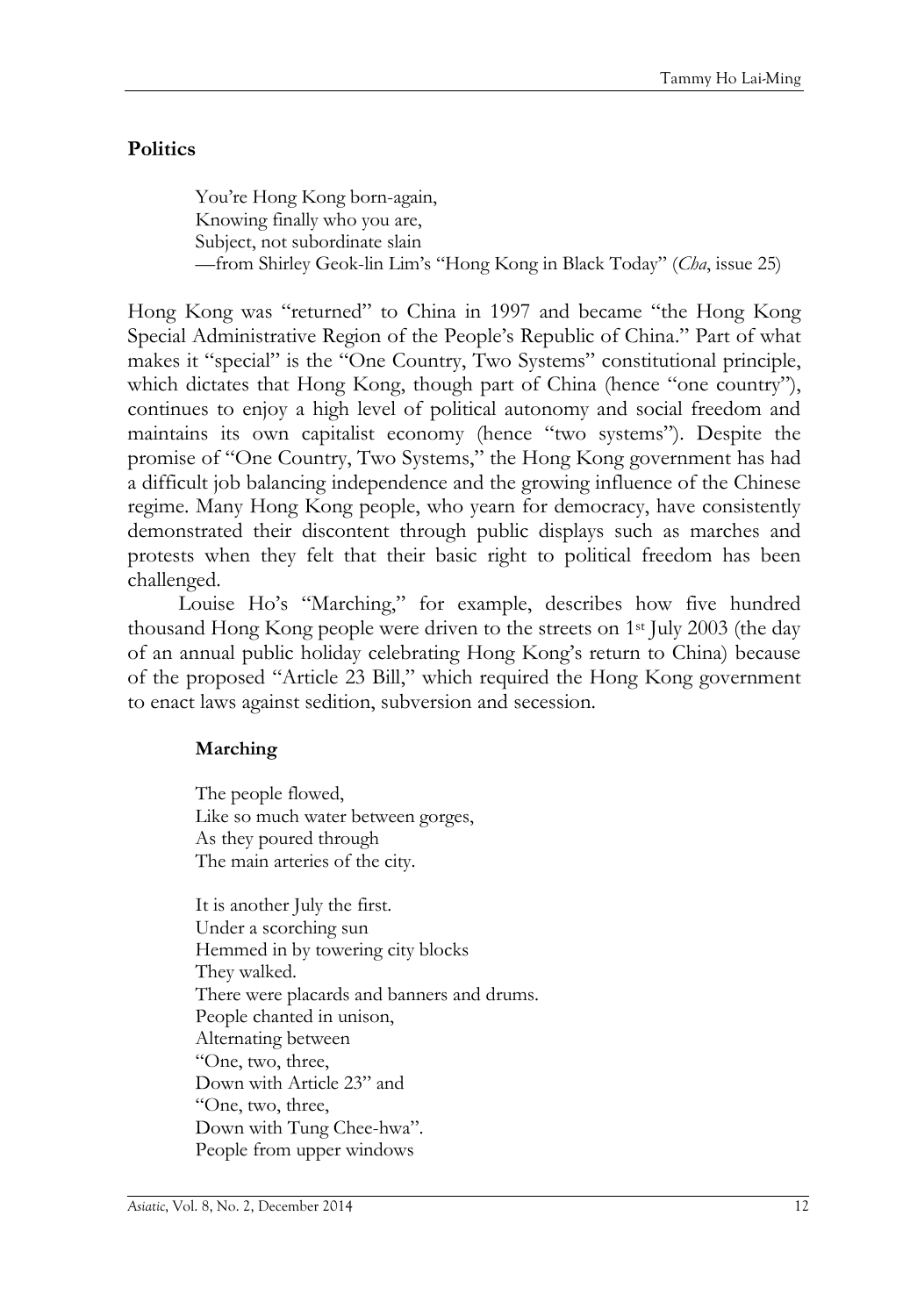Waved and clapped. A policeman was seen Chanting along.

Young parents pushed their young in prams. They said, One day we will tell him He was here this day.

An elderly man was failing. Supporting him, his daughter-in-law Rang the chauffeur To bring up the car And meet them at the next corner.

The young, the old, with friends, family or alone; The poor, the rich, professionals, workers, others, They walked: Each person giving the other space, United in one purpose, Five hundred thousand marchers Moved on without incident, Unhurried, unruffled, undeterred. (*Cha*, issue 4)

In the end, the Article 23 Bill was withdrawn and Tung Chee-hwa, the Chief Executive of Hong Kong at the time, resigned, along with Regina Ip, the Secretary of Security, who was a strong proponent of the Bill. For many in the city, the demonstrators' triumph over the government strengthened their resolve to fight for a more democratic Hong Kong and to believe in their collective civic power. There is a sense in the poem that the majority of the people in Hong Kong, regardless of their different backgrounds, can be united under a common cause, "unhurried, unruffled, undeterred."

In 2014, people in the city have taken to the streets again. This time, the protesters are seeking "genuine universal suffrage" as a means of selecting their own Chief Executive instead of accepting the electoral process outlined by the Chinese government on 31st August 2014, which only notionally allows for full democracy by providing a limited number of pre-selected candidates. The events that have taken place in the months following Beijing's announcement, and which are still continuing, have become known as the "Umbrella Movement" – "umbrella" because of its use by protesters to fend off the sun, rain and, most importantly, tear gas and pepper spray.

In October 2014, *Cha* published "Whither Hong Kong?," a special section containing poems in response to the current situation. A number of the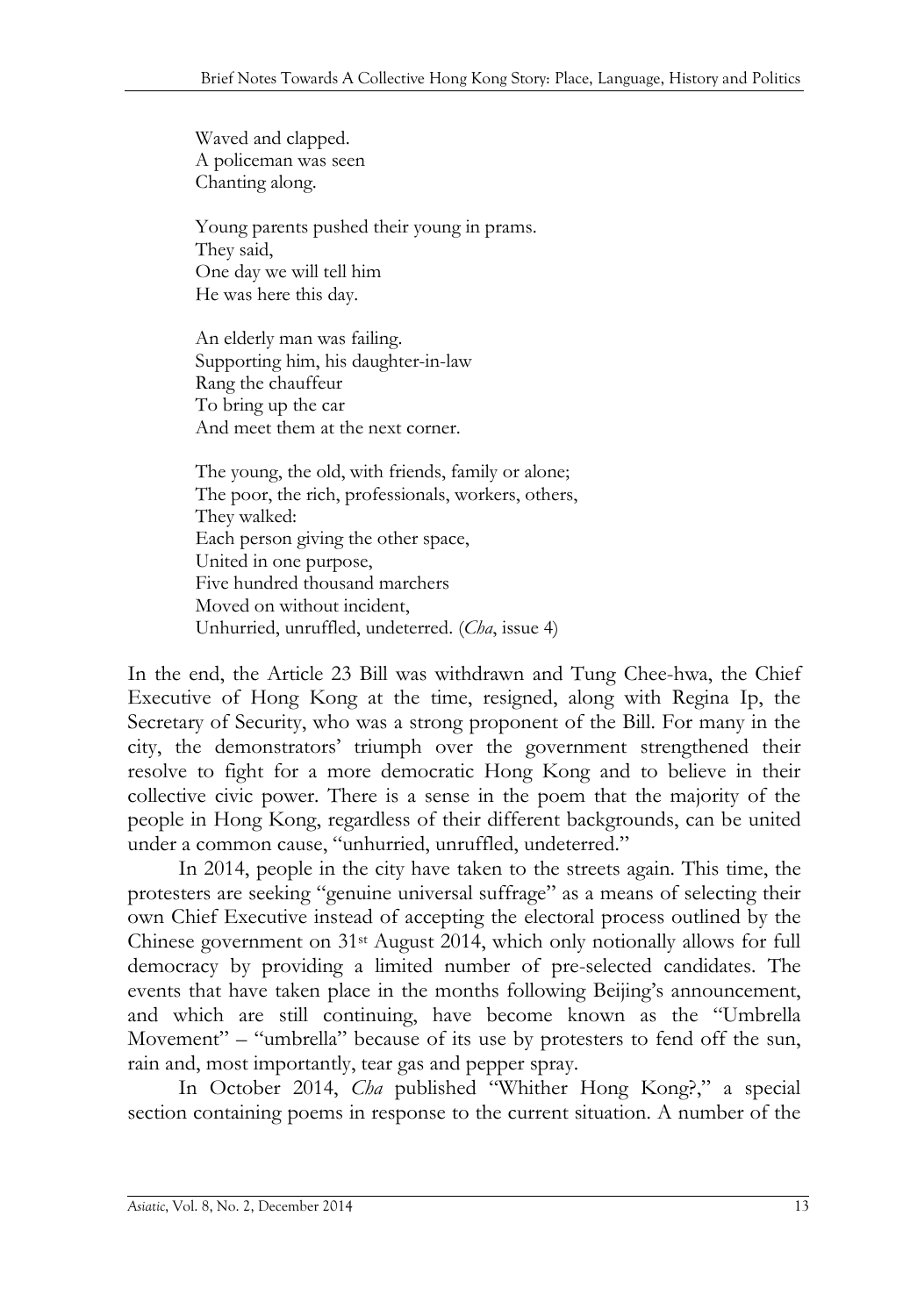poems focus on the experience of young people in the protests, who are the true heroes and heroines of the Umbrella Movement:

We sit on the road We do our homework Sometimes we sleep Or attend an open-air class: History, politics, even origami (I've learnt to fold a paper umbrella!) —from Wendy Gan's "Lessons"

They are killing the Umbrella Children cannibals feeding on the dreams of the brave shooting gas spraying pepper bending lives breaking bones the streets running with anger and blood. —from Stephanie Han's "Umbrella Songs by Buffalo Girl (aka) Cherie Meling Baker (1994-2014)"

We are not tired, nor angry, nor naïve. We are learning to love, shoutingly, tenderly, feelingly. In the circling darkness, there is a center and in that center we are chasing the sun. —from Natalie Liu's "Even So"

To talk, or not to talk: that is the question: Whether 'tis nobler in the mind to suffer The slings and arrows of outraged public opinion, Or to take arms against a sea of troubles? And by opposing end them? —from Peter Gordon's "The Student Protester's Dilemma"

It is still uncertain what the outcome of the protests will be. One can only hope for the best. What can be said for sure, however, is that these protests are a clear and dramatic manifestation of the social and political transformations the city has been undergoing since 1997. Hong Kong remains a city in flux and it continues to wrestle with its British colonial past, the growing influence of the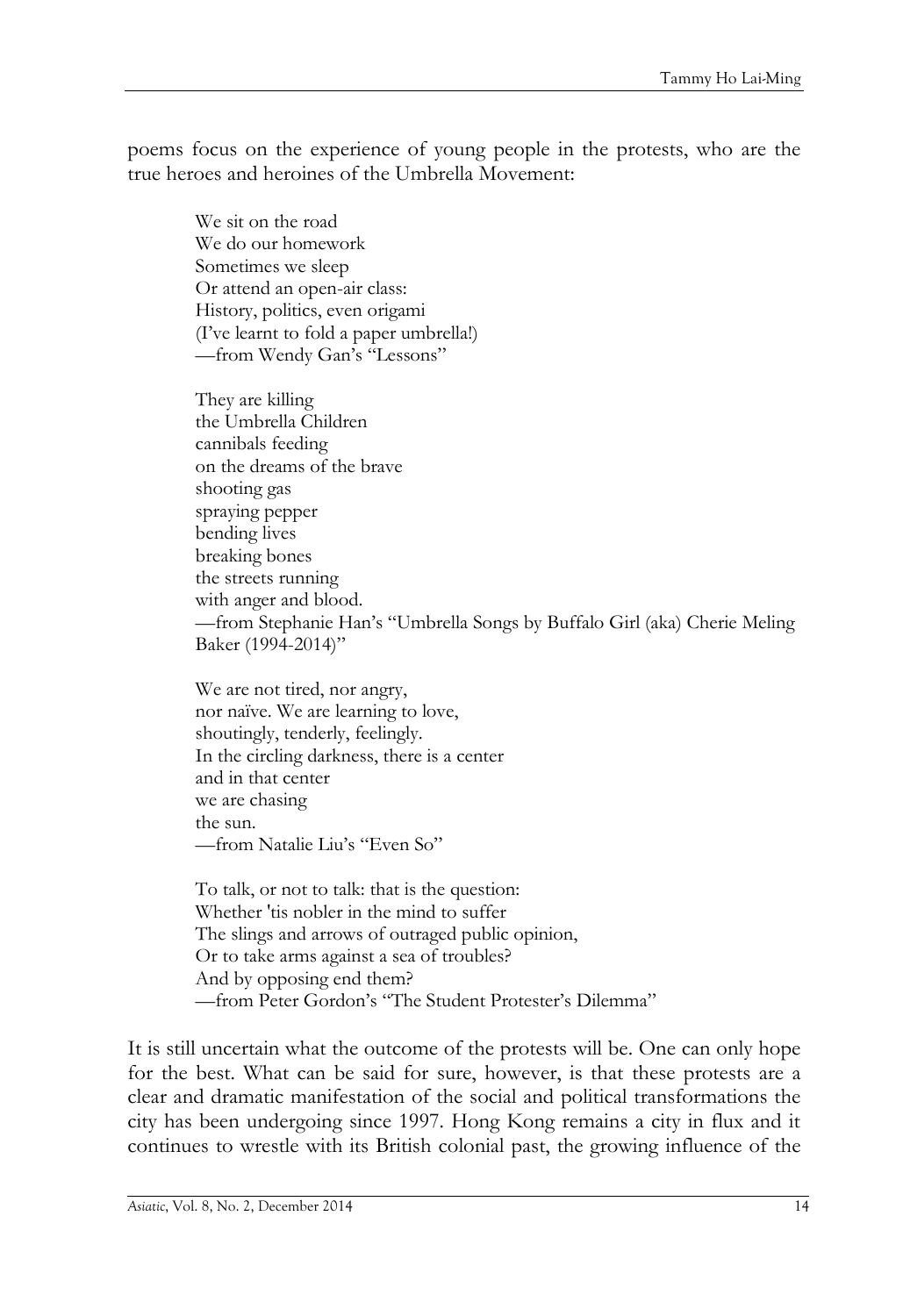Chinese political regime, its Chinese cultural heritage and its unique Hong Kong identity and desire for democracy.

# **Works Cited**

- Gan, Wendy. "Lessons." *Cha: An Asian Literary Journal* 25 (October 2014). Web. 1 December 2014.
- Gordon, Peter. "The Student Protester's Dilemma." Cha: An Asian Literary *Journal* 25 (October 2014). Web. 1 December 2014.
- Gray, Michael. "Letter to Queen Victoria from the People of Hong Kong, 2012." *Cha: An Asian Literary Journal* 18 (September 2012). Web. 1 December 2014.
- Han, Stephanie. "Umbrella Songs by Buffalo Girl (aka) Cherie Meling Baker (1994-2014).‖ *Cha: An Asian Literary Journal* 25 (October 2014). Web. 1 December 2014.
- Hermanoczki, Suzanne. "Conversations." Cha: An Asian Literary Journal 2 (February 2008). Web. 1 December 2014.
- Ho, Louise. "Incense Tree." *Cha: An Asian Literary Journal* 4 (August 2008). Web. 1 December 2014.
- ---. "Marching." *Cha: An Asian Literary Journal* 4 (August 2008). Web. 1 December 2014.
- Lee, Elbert S.P. "Ginger Flower Woman." Cha: An Asian Literary Journal 1 (November 2007). Web. 1 December 2014.
- Leong, Russell. "Form of Flesh." *Cha: An Asian Literary Journal* 1 (November 2007). Web. 1 December 2014.
- Lim, Shirley Geok-lin. "Hong Kong in Black Today." *Cha: An Asian Literary Journal* 25 (September 2014). Web. 1 December 2014.
- Liu, Natalie. "Even So." *Cha: An Asian Literary Journal* 25 (October 2014). Web. 1 December 2014.
- Tay, Eddie. "White Pages." *Cha: An Asian Literary Journal* 12 (September 2010). Web. 1 December 2014.
- ---. "Notes for a Minor Photography (Hong Kong Delirium)." *Cha: An Asian Literary Journal* 17 (June 2012). Web. 1 December 2014.
- Mitchell, Reid. "54 Leighton Street." *Cha: An Asian Literary Journal* 1 (November 2007). Web. 1 December 2014.
- ---. "Hiring Mourners in Wan Chai." *Cha: An Asian Literary Journal* 1 (November 2007). Web. 1 December 2014.
- Polley, Jason S. "Constituent Command." Cha: An Asian Literary Journal 25 (October 2014). Web. 1 December 2014.
- So, Evelyn A. "First Trip to Asia, September 1998. Part 2: Hong Kong." *Cha*: *An Asian Literary Journal* 18 (September 2012). Web. 1 December 2014.